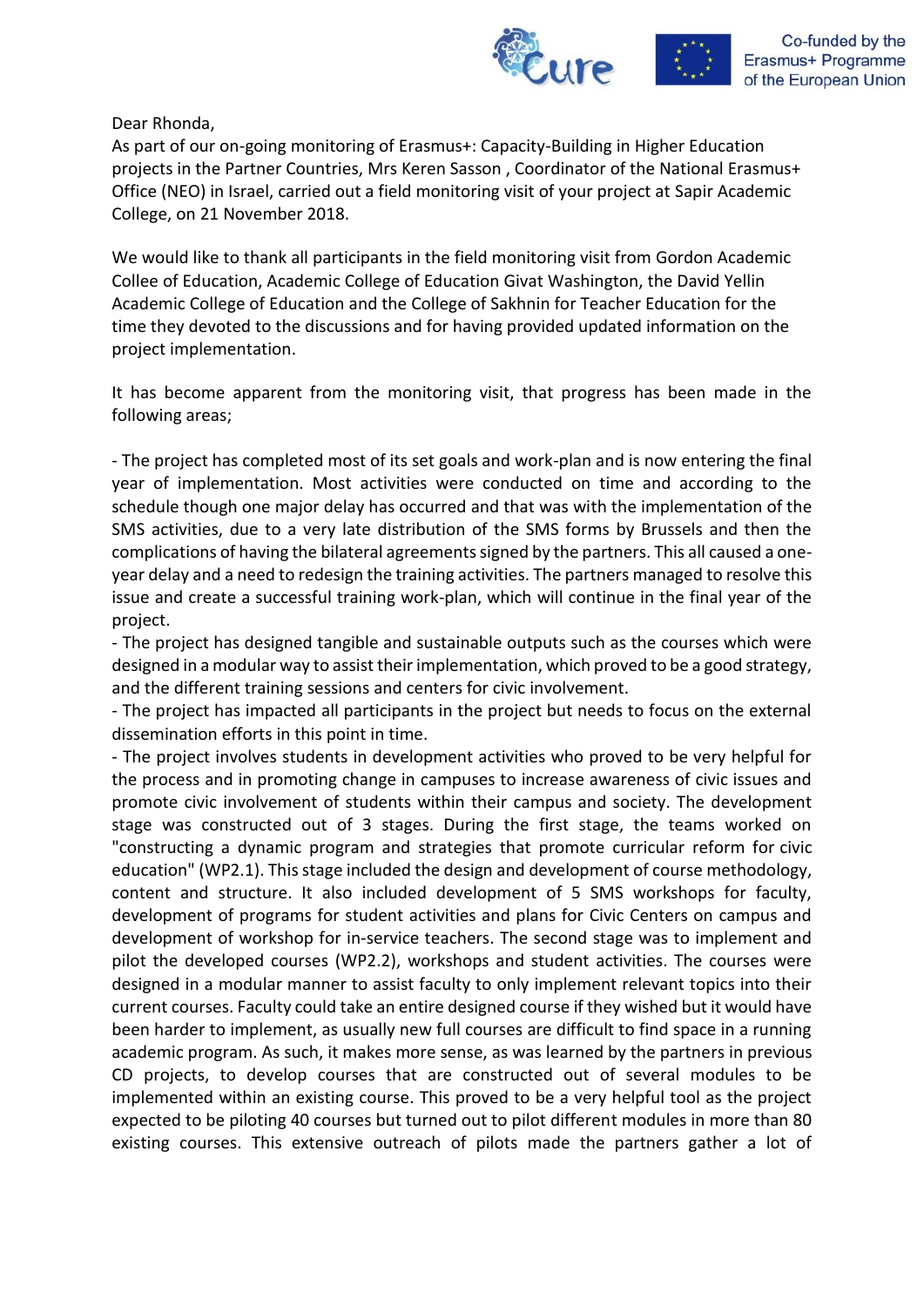information about the design and content of the courses, feedback from students and stuff, and thus were able to make changes and improve the courses.

The partners also selected students from each institution to undergo a Civic Leadership training developed by the project to train student to become leaders in their campuses of civic involvement and training of other students to establish civic activities and implement civic culture. The students have led projects and activities within their campuses such as dialogues and debates on social issues, activities devoted to promoting knowledge and understanding of other cultures, etc. Although in most partner institutions civic activities were already being held in one way or another, civic activities within the campuses and the civic involvement of the students have increased it the campuses. Although it is difficult to clearly establish a direct connection between this increase to the CURE project, the project has made a difference in the structural manner of these activities, i.e. that they are now part of newly established Centers for Civic Involvement. Furthermore, the partners attests that a new jargon, promoted by the CURE project, can be heard amongst faculty and students, even though they themselves will not be able to link this to the project.

Workshops for in-service teachers have also been piloted during which the courses and their individual modules were taught and discussed and tools on how to implement them were given to participants. The feedback received from the participants is that the courses developed are very easy to implement and that they plan to do so. It is recommended to the partners to follow this issue and go back to the participants a few months after the workshop in order to see if they actually implemented the modules in their classrooms. This will provide evidence on the impact of the project but will also serve as reminder to those teachers who were interested in implementing the modules but for some reason or another, have yet to do so. The partners also mentioned that in some occasions they were approached by municipal supervisor's in-charge of education, after hearing about the trainings, to hold the workshop for the teachers in their municipal schools.

Stage three of development focused on Developing CURE's On-Line Platforms (WP2.3). This stage has accomplished most of the activities during which the partners have designed CURE's online platform for uploading all courses and other project materials for dissemination and exploitation. The platform also includes an internal platform designed on the basis of the Moodle platform to serve the partners with internal discussions and management of the project. The platform also includes an Educators' Personal Areas where CURE's faculty have developed personal pages and uploaded professional materials in order to facilitate collaborative work and the development of new initiatives. This activity is still in progress as not all faculty have used this personal area and the coordinator has states her intent to encourage the entire consortium to utilize this option in order to reach its potential.

- The coordinator is very experienced and is managing the project in a decentralized manner, establishing open communication and high ownership of the partners. The coordinator met with senior management of all partners, in IL and in GE, the Ministry of Education and the staff from the institutions to be part of the project.

- Partners work extremely well together and consider themselves as family. Many plans for new academic cooperation and research between the partners are underway.

Please find below the main recommendations and comments from the visit, which should be taken into consideration during the rest of the implementation of the project: